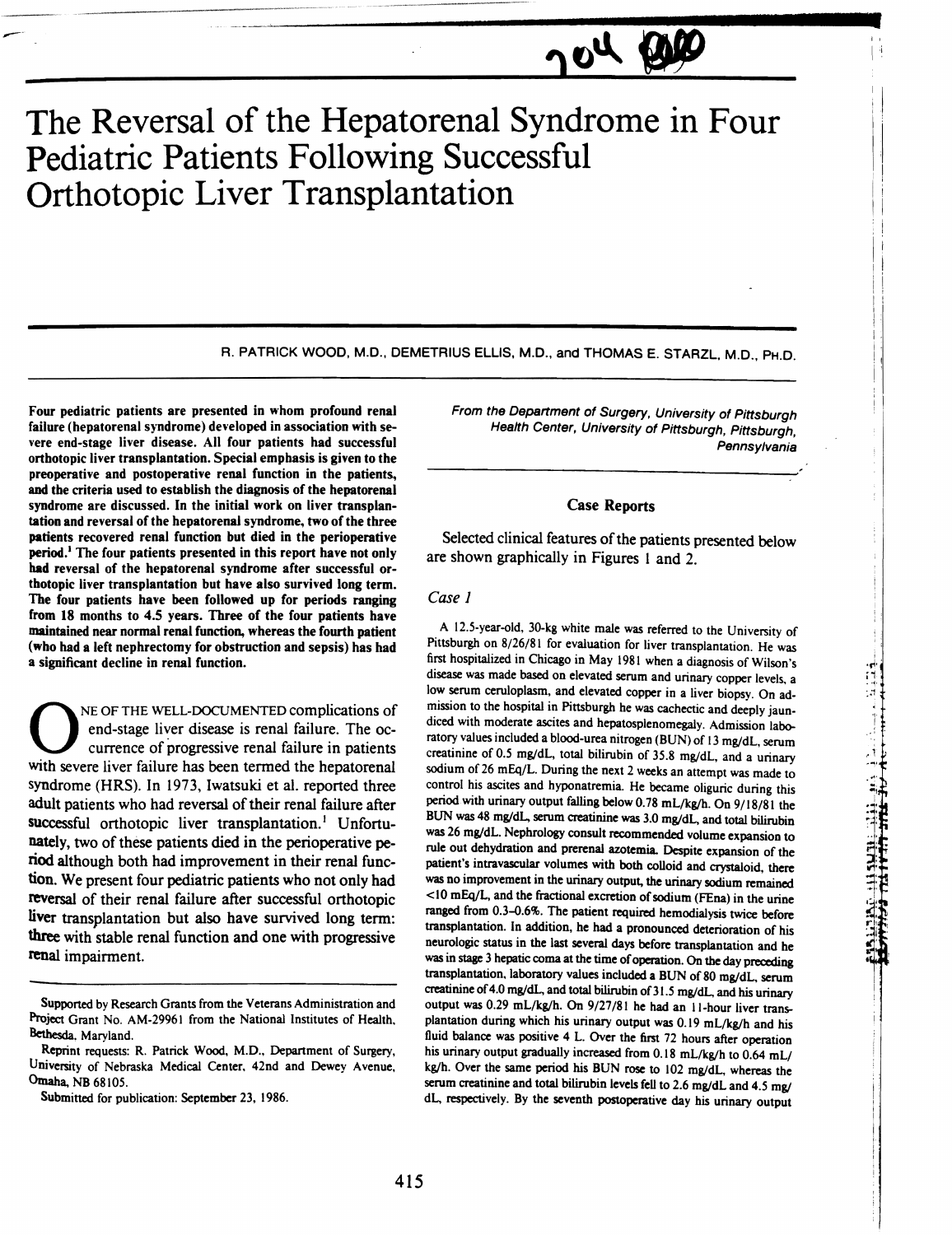

for each of the four patients is shown from pretransplantation day 16 through 16 days after transplantation. Day 0 is the day of transplantation All four patients demonstrate oliguria in the immediate pretransplantation period with more profound oliguria in the immediate post transplantation period. All four patients demonstrated a rapid rise in their urinary output over the first 2 weeks after transplantation, indicating the recovery of renal function in all patients.

Ann. Surg. . April

had increased to 1.99 mL/kg/h with a BUN of 74 mg/dL and serum creatinine level of 1.5 mg/dL. He did not require dialysis after operation. His general recovery was complicated by slow resolution of his neurologic dysfunction and problems with adequate oral nutrition. After 2 months he was discharged with a BUN of 24 mg/dL. serum creatinine level of 0.7 mg/dL. and total bilirubin level of 0.6 mg/dL. He has maintained stable renal and hepatic function over the 4.5 years since transplantation (Table I).

## Case 2

A 17-year-old. 90-kg white male was transferred to the University of Pittsburgh on 5/3/82 for treatment of end·stage liver failure and for possible liver transplantation. He was first diagnosed with non·A. non· B hepatitis in late 1977. After a course of corticosteroids. jaundice resolved as did a similar episode of jaundice in April 1978. In December 1981. another episode of jaundice improved but never completely resolved following steroid therapy. In March 1982, he was admitted to a university hospital for spontaneous bacterial peritonitis and poorly controlled ascites. Laboratory values obtained on that admission included a BUN of  $8 \text{ mg}$ dL, serum creatinine of 0.8 mg/dL, and total bilirubin of 16 mg/dL. He was treated with gentamicin and a cephalosporin. and despite persistently subtherapeutic gentamicin levels his peritonitis resolved. On 4/25/82 his BUN had increased to 59 mg/dl and his serum creatinine level increased to 2.4 mg/dL. Diuretics were stopped and his intravascular volume was expanded with colloid and crystaloid guided by his central venous pressure measurements. Despite this therapy his serum creatinine level rose to 4.5 mg/dl and his urinary sodium level fell from 55 mEq/L on 4/25/ 82 to 8 mEq/L on 4/27/82. Oliguria ensued and peritoneal dialysis was instituted. His mental status also deteriorated. and despite continuous peritoneal dialysis his BUN rose to 74 mg/dL and serum creatinine level rose to 5.2 mg/dL. Urinary sodium rose slightly to 26 mEq/L on 4/30/



FIG. 2. The serum creatinine levels for each of the four pa. tients is shown from pre· transplantation day 16 through 16 days after transplantation. Day 0 is the day of transplantation. The four patients demonstrate varying levels of serum creatinine during the 2 weeks before transplantation as three of the four patients had dialysis during this period (see text for details). The recovery of renal function in all four patients during the first 2 weeks after transplantation is illustrated by the rapid fall in the serum creatinine level experienced by all patients during this pe. riod. The insen shows the serum creatinine level for all four patients 2 months after transplantation.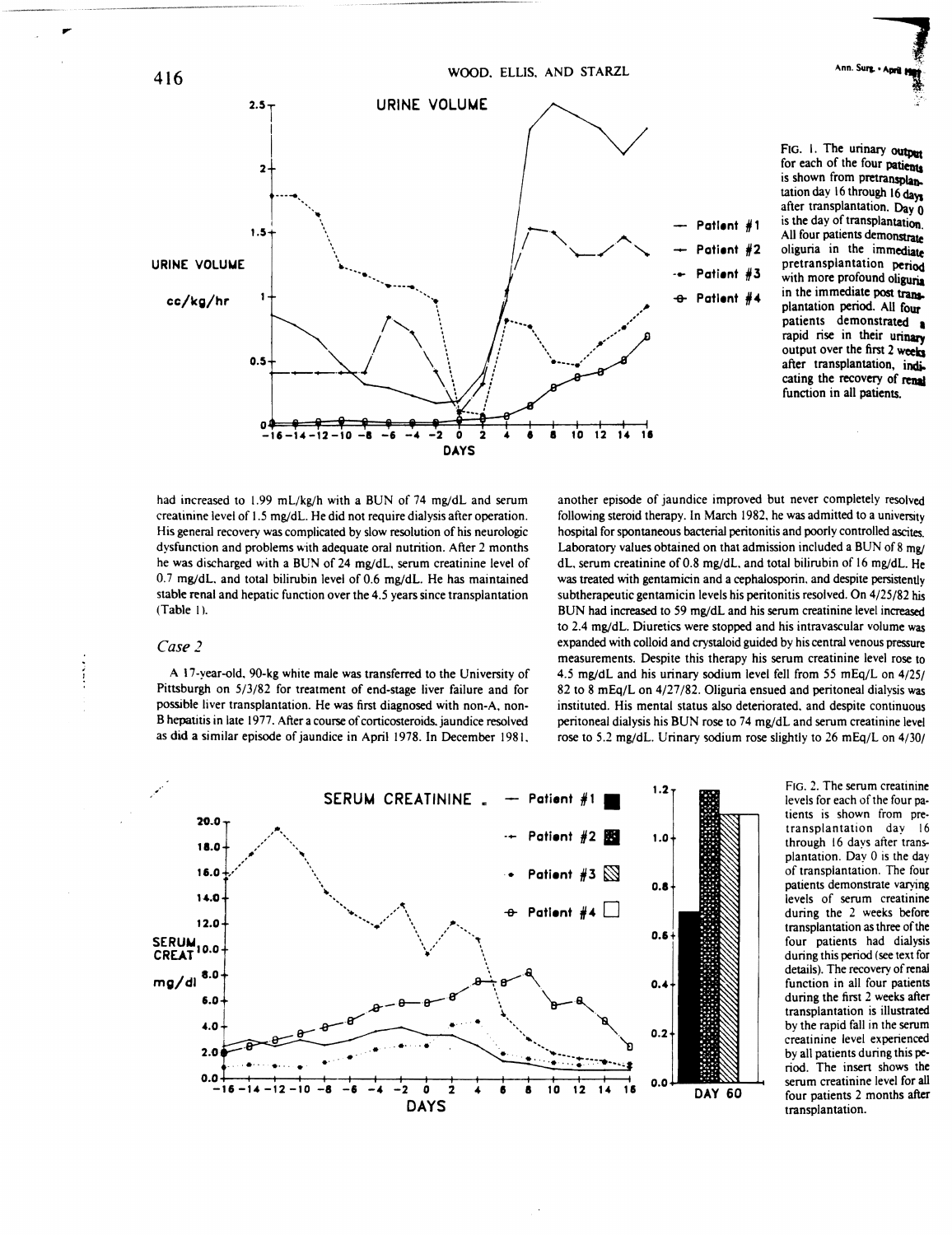82 although oliguria persisted and FEna was persistently < 1.0%. He was transferred to Pittsburgh, and laboratory values on arrival included a BUN of 102 mg/dL and serum creatinine of 15.5 mg/dL. Maximal BUN and serum creatinine levels before operation were 204 mg/dL and 19.5 mg/dL. respectively, whereas urinary output ranged from 0.4 mL/kg/h to  $0.8$  mL/kg/h and FEna ranged from  $0.2$ -0.7% during the 2 weeks before transplantation. On 5/10/82 he underwent a 13.5-hour liver transplantation during which his urinary output was  $0.09$  mL/kg/h and he had a positive fluid balance of 6 L. One day after operation his urinary output was 0.13 mL/kg/h and urinary sodium was <10 mEq/L. He required hemodialysis twice during the first postoperative week. On postoperative day 7 his BUN and serum creatinine levels were 134 mg/ dL and  $3.6 \text{ mg/dL}$ . respectively, his total bilirubin level was  $15.8 \text{ mg/s}$ dL, and urinary output was  $> 1.0$  mL/kg/h. By day 14 these values had fallen to 47 mg/dL,  $1.4$  mg/dL, and 9.9 mg/dL, respectively. His postoperative course was complicated by a bile leak requiring an exploratory laporotomy and broad spectrum antibiotics. mild graft rejection, and a painful neuntis at the site of his dialysis shunt. These problems resolved and he was discharged on 6/24/82 with a BUN of 44 mg/dL. serum creatinine level of 1.2 mg/dL. and total bilirubin level of 2.3 mg/dL. He had rejection of his first liver and underwent a second liver transplantation on 1/6/85. He maintained normal renal function throughout the course of his second transplantation and has continued to have stable renal function over the 4 years of follow-up (Table 1).

## *Case* 3

**....** 

A 12.5-year-old. 35-kg white male was transferred on 10/25/83 to the University of Pittsburgh for evaluation for liver transplantation. He had been diagnosed at the age of 4 years as having alpha-I-antitrypsin deficiency. Since that time he had been hospitalized for a variety of complications of the liver disease including peritonitis, ascites. pleural effusions, hypersplenism. and encephalopathy. On admission in Pittsburgh physical examination was remarkable for profound jaundice. cachexia. hepatosplenomegaly, and massive ascites. Laboratory values included a BUN of 38 mg/dL, serum creatinine of 0.9 mg/dL, total bilirubin of 28 mg/dL, and urinary sodium of 30 mEq/L. After several days in the hospital. he was discharged but was readmitted on 1 1/14/83 for control of his ascites and again on 12/5/83 for spontaneous bacterial peritonitis. During this last hospitalization his BUN and serum creatinine levels became elevated, and by  $12/14/83$  they were 64 mg/dL and 1.7 mg/dL, respectively. His urinary output fell from  $1.79$  mL/kg/h to  $\lt 1.10$  mL/ kg/h during this same period. Antibiotics during this period were a firstgeneration cephalosporin and ampicillin. Urinary sodium fell from 54 mEq/L on 12/13/83 to 24 mEq/L on 12/15/83 (no other values are available), whereas FEna ranged during the perioperative period from 0.2-0.4%. Renal consult recommended a fluid challenged to rule out dehydration and prerenal azotemia as the cause of the renal dysfunction. Despite increasing his central venous pressure to greater than 9 mmHg, his renal function did not improve. One day before operation his laboratory values included a BUN of 100 mg/dL, serum creatinine of 2.6 mg/dL, total bilirubin of *5* 1.2 mg/dL, and his urinary output was 0.96 mL/kgjh. He underwent transplantation on 12/19/83, and during his 13-hour operation his urinary output was 0.11 mL/kg/h and he had a positive fluid balance of 5 L. By postoperative day four his BUN had risen to  $166 \text{ mg/dL}$  and serum creatinine level had risen to  $4.5 \text{ mg/dL}$ . He required dialysis five times over the first 12 postoperative days despite a urinary output that increased from 0.04 mL/kg/h to 0.75 mL/kg/h by day 12. By the end of the third postoperative week his BUN and serum creatinine levels had decreased to 86 mg/dL and 0.8 mg/dL. respectively. On postoperative day 10 he was febrile. and Candida was cultured from his urine. Work-up revealed a horseshoe kidney with a left ureteropelvic Junction obstruction and hydronephrosis. After a prolonged attempt to eradicate his funguria. including the placement of a left nephrostomy tube, amphotericin irrigations through the nephrostomy tube and sys-

TABLE I. *Follow-Up Laboratory Values as of June* 23. 1986

| $Case \#$ | Interval from<br>Transplant<br>(years) | <b>BUN</b><br>(mg/dL) | Creatinine<br>(mg/dL) | <b>Bilirubin</b><br>(mg/dL) |
|-----------|----------------------------------------|-----------------------|-----------------------|-----------------------------|
|           | 4.5                                    | 30                    | 1.5                   | 1.7                         |
| 2         | 4.0                                    | 24                    | 1.1                   | 1.8                         |
| 3         | 2.3                                    | 96                    | 3.2                   | 1.6                         |
|           | 1.5                                    | 44                    | 1.9                   | 0.8                         |

temic amphotericin. he underwent a resection of the left portion of the horseshoe kidney on 2/23/83. After the procedure he made a rapid recovery, and at the time of discharge on  $3/7/83$  his BUN was 43 mg/dL, serum creatinine level was  $1.1 \text{ mg/dL}$ , and total bilirubin level was  $0.8$ mg/dL. Over the past 27 months of follow-up he has remained well but has had a significant deterioration of his renal function despite continued normal liver function (Table I).

#### *Case 4*

A 13-year-old. 80-kg white female was transferred to the University of Pittsburgh on 10/16/84 for liver transplantation. Approximately I month before her transfer she had a flu-like illness with nausea, vomiting, ' fever. malaise. and pharyngitis. Several days after the onset of symptoms she was seen by her local physician who noted right upper quadrant pain and jaundice (total bilirubin level was 20 mg/dL). The tentative diagnosis was hepatitis although serologic tests for hepatitis were negative. She was admitted to her local hospital 2 days later. Results of physical examination revealed splenomegaly, deep jaundice. and no abnormalities on neurologic examination. Laboratory values included a BUN of 58 mg/dL, serum creatinine of 4.8 mg/dL. and total bilirubin of 55.8 mg/dL. The patient was transferred to a university hospital where re-evaluation revealed that her renal failure, coagulopathy. and liver failure had all worsened and she was now in stage two hepatic coma. A diagnosis of acute Wilson's disease was confirmed by the presence of elevated serum and urinary copper levels, low serum ceruloplasm, and high copper levels on liver biopsy. Over the next 12 days her condition further deteriorated. She had two respiratory arrests requiring mechanical ventilation, dopamine, and lidocaine. She became oliguric (urinary output <0.02 mL/ kg/h) and was maintained on daily hemodialysis. A liver became available for transplantation on 10/16/84 and the patient was transferred to Pittsburgh. Preoperative laboratory values included a BUN of 67 mg/dL, serum creatinine of 5.9 mg/dL, and total bilirubin of 48 mg/dL. During her 18-hour surgery her urinary output was 0.04 mL/kg/h and she had a positive fluid balance of 7 L. Over the first 7 days after operation her urinary output increased from 0.05 mL/kg/h to 0.29 mL/kg/h. She required hemodialysis four times during the first 2 postoperative weeks. Renal function steadily improved and her Bun was 80 mg/dL and serum creatinine level was 2.3 mg/dL by the end of the first postoperative month. Her total bilirubin level 1 month after operation was 3.0 mg/dL. This recovery took place in the face of a number of complications that occurred during the postoperative period. These included two episodes of cutaneous herpes requiring two IO-day courses of acyclovir. a bile leak requiring operative repair and broad spectrum antibiotics for 14 days, and moderate rejection of the hepatic allograft reversed with high-dose steroids. Two months after transplantation she was discharged with a BUN of 56 mg/ dL. serum creatinine level of 1.1 mg/dL, and total bilirubin level of 1.4 mg/dL. She was readmitted approximately 3 months later for treatment of acute rejection of the hepatic allograft. At that time she had a major gastrointestinal hemorrhage as well as a severe episode of rejection. Despite these difficulties her renal function remained essentially unchanged from the time of her initial discharge and has remained stable during the 18 months of follow-up (Table 1).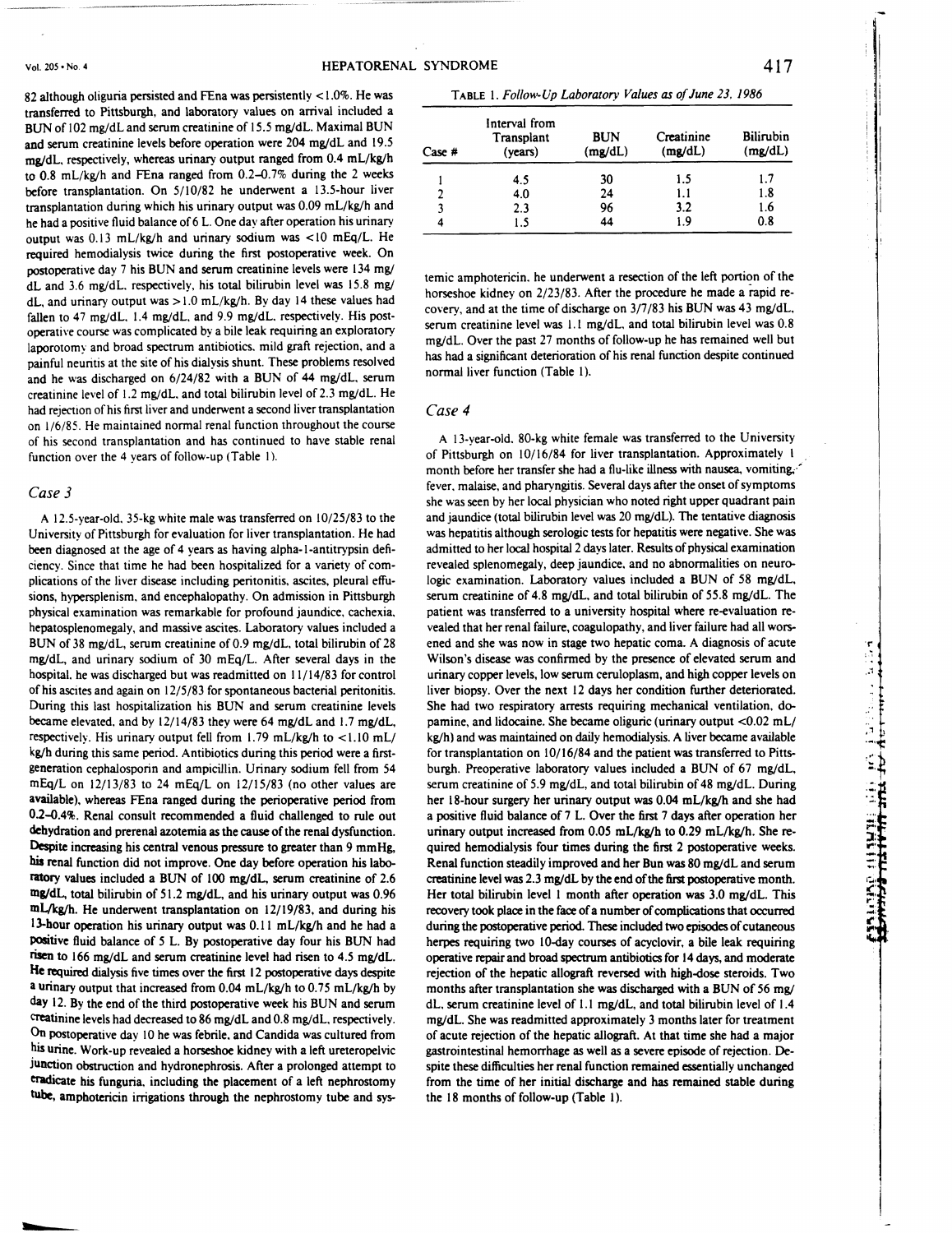|  |  |  |  | TABLE 2. Criteria Used to Diagnose HRS |  |
|--|--|--|--|----------------------------------------|--|
|--|--|--|--|----------------------------------------|--|

| Presence of severe liver disease.                                    |
|----------------------------------------------------------------------|
| Absence of primary renal disease.                                    |
| Acute or subacute onset of azotemia.                                 |
| Relative oliguria with urine output <500 mL/24 h.                    |
| Urinary sodium <10 mEq/L or FEna <1.0%.                              |
| Benign urinary sediment.                                             |
| No response to volume expansion or correction of "prerenal" factors. |
|                                                                      |

### Discussion

HRS was first described by surgeons in the 1930s, and since that time it has been the subject of much research and speculation.2 One of the major difficulties in the study of this syndrome has been the lack of universal agreement regarding the criteria needed to establish this diagno- $\sin^{3-5}$  The criteria that we have used to make this diagnosis are listed in Table 2. Although not all inclusive, these criteria have served as useful guidelines to identify the presence of this syndrome in our patients awaiting liver transplantation. All of these patients had obvious severe end-stage liver failure and would have died in a relatively short time had they not undergone a liver transplantation. Three patients had deterioration of their liver function over several years, whereas Case 4 had acute hepatic failure. All four patients had profound hyperbilirubinemia at the time of their liver transplantation. However, there has been no correlation between the level of bilirubin and the onset of renal failure.<sup>3</sup> Our experience would tend to support this. Many of the patients awaiting liver transplantation have total bilirubin levels that are elevated to an even greater degree than the four patients presented, and yet many of these patients maintain normal renal function.

All four patients had progressive deterioration of their renal function yet, in all four, the urinalysis remained  $\mathcal{L}$  normal on repeated examinations throughout their preoperative hospital course. In Cases 1 and 3, despite long histories of progressive liver failure with multiple complications, renal failure developed acutely in less than 2 weeks. Case 2 also had chronic hepatic failure but experienced a more gradual onset of renal failure over the course of several weeks. Renal failure developed in Case 4 soon after the onset of acute hepatic failure. Neither the duration of the renal failure or length of time with hepatic failure nor the time course over which the renal failure developed seemed to influence the duration of the renal failure after transplantation.

Papper $<sup>3</sup>$  noted the interesting observation that most of</sup> his 200 patients with HRS entered the hospital with normal renal function. This was also the case in three of our four patients. The Question that remains unanswered is whether the HRS results from the events that precipitated the hospital admission or results from events that occur

after the patient is hospitalized. The single most prominer factor in our patients appeared to be an acute depletio of the intravascular volume. In Case 4 this appeared t be secondary to severe emesis. whereas in Cases I and it was related to aggressive diuretic therapy to control as cites. Cases 2 and 3 had episodes of moderately sever peritonitis, and Case 2 also had a gastrointestinal hem orrhage as another possible precipitating event. Unfor tunately no consistent precipitating event(s) has bee: identified. As stated by Papper,<sup>3</sup> "There are no apparen clinical, functional, renal, or hepatic laboratory charac teristics that identify those patients with cirrhosis who will ultimately develop renal failure."

Just before transplantation, urinary output of these fou patients averaged 0.39 mL/kg/h (range: 0.02-0.96). How ever, all patients experienced severe oliguria during op eration and during the immediate postoperative period Iwatsuki et al.<sup>1</sup> reported that the time for recovery of rena function in three adult patients was quite variable. In this series, all four patients had a significant return of rena function by the end of the second postoperative week (Figs. 1 and 2). In all cases the recovery of renal functior was associated with continued improvement in hepatic allograft function. This correlates well with the fact tha: in the isolated case reports of spontaneous recovery from the HRS reported in the literature, the single most im· portant factor was improvement in the patients' live: function. $3.5-8$ 

All four patients received intravenous cyclosporine as their primary immunosuppressive agent. This drug is profoundly nephrotoxic, and it is interesting that renal function improved and normalized despite the use of this drug. The recovery of renal function also occurred in spite of the fact that three of the four patients had significant postoperative complications including, in Case 3, a left nephrectomy and the use of systemic amphotericin. another potentially nephrotoxic agent. Three of the four patients have maintained stable renal function during the follow-up period, which ranges from 1.5-4.5 years. Case 3, however, has experienced a gradual deterioration of his renal function since his transplantation. possibly secondary to damage done to the remaining portion of his horseshoe kidney at the time of the partial nephrectomy or perhaps secondary to long-term cyclosporine nephrotoxicity (Table 1). It is clear from the course of our patients that after recovery from the HSR there are no long-term detrimental effects on renal function. This reaffirms the concept that the renal insult in patients with the HSR is reversible and that the damaged liver is the source of the nephrotoxic "agent."

The differentiation of the HRS from prerenal azotemia or acute tubular necrosis is often Quite difficult. All of the patients except Case 4 underwent a deliberate attempt to expand their intravascular volume to eliminate dehydra-